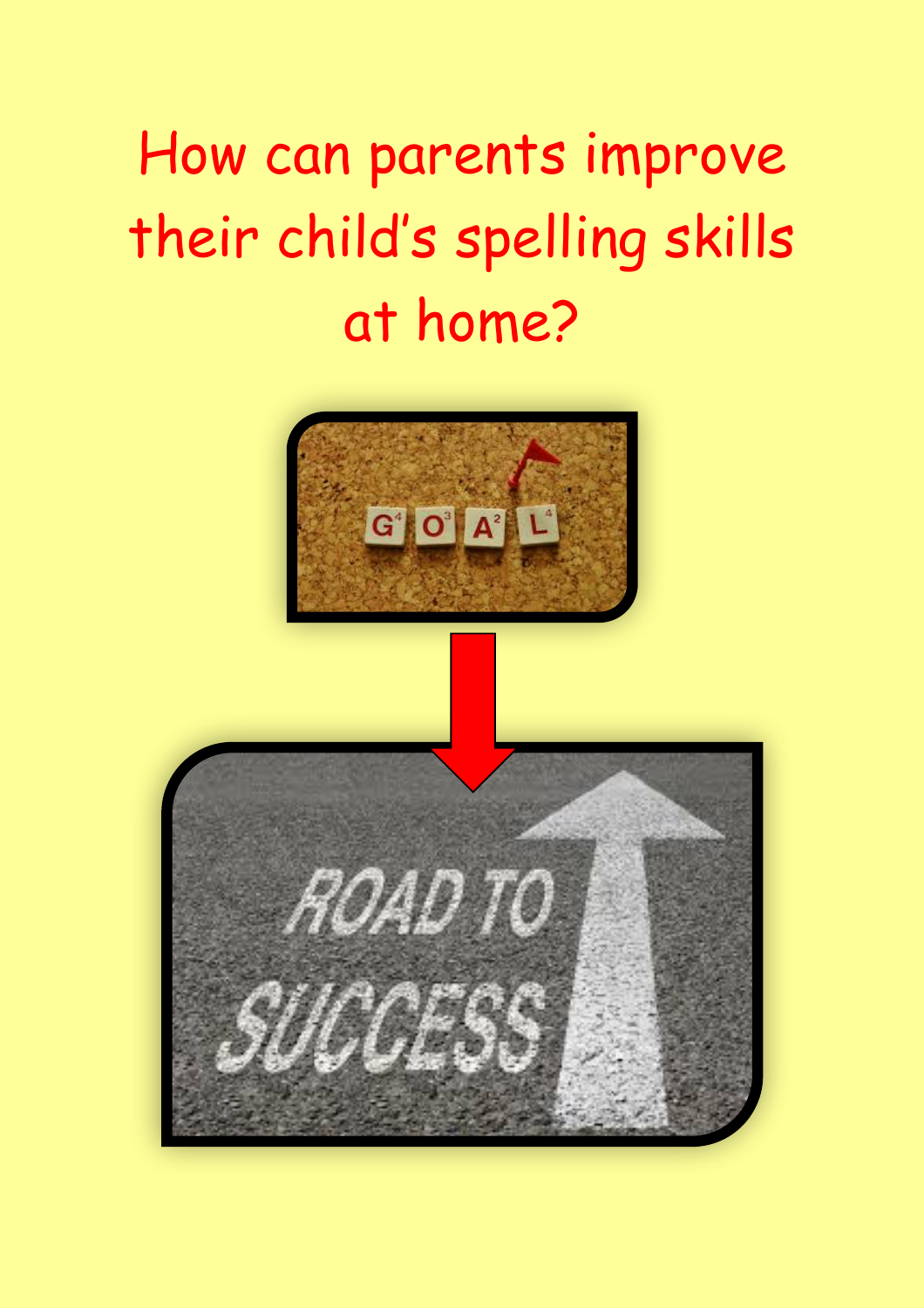# **Stage 1: Practising Spellings At Home**

You could try a new technique at home each week with the below spelling lists of most commonly misspelt words below.

# **1) Air spelling:**

**Purpose: to enable the child to 'see' the letters as they're written in the air** 

Choose a spelling word. Your child could use their index finger write the word in the air slowly and say each letter as it is spelt. When your child has finished writing the word, they could add an imaginary underline under it and say the word again. Now, you could ask questions about the word. For example, 'What is the first letter?' 'What is the last letter?' 'How many letters are there?' etc.

#### **2) Media Search:**

#### **Purpose: to show how words work in reality**

You could skim and scan an article and write down 10 words of vary difficulty. Using the same newspaper or magazine article,

your child has 10-15 minutes to look for your spelling words as you say them – one at a time- out aloud. Your child should circle them or highlight them. Then ask your child: 'Are any of these words new to you'? 'What do these words mean'?

# **3) Scrabble Spelling:**

#### **Purpose: to use visual and kinaesthetic skills to spell words**

You will need a scrabble board for this game – just the letters though. Your child has to find the letters to spell the words the parent says. An added challenge: the parents should time the child forming the word. .



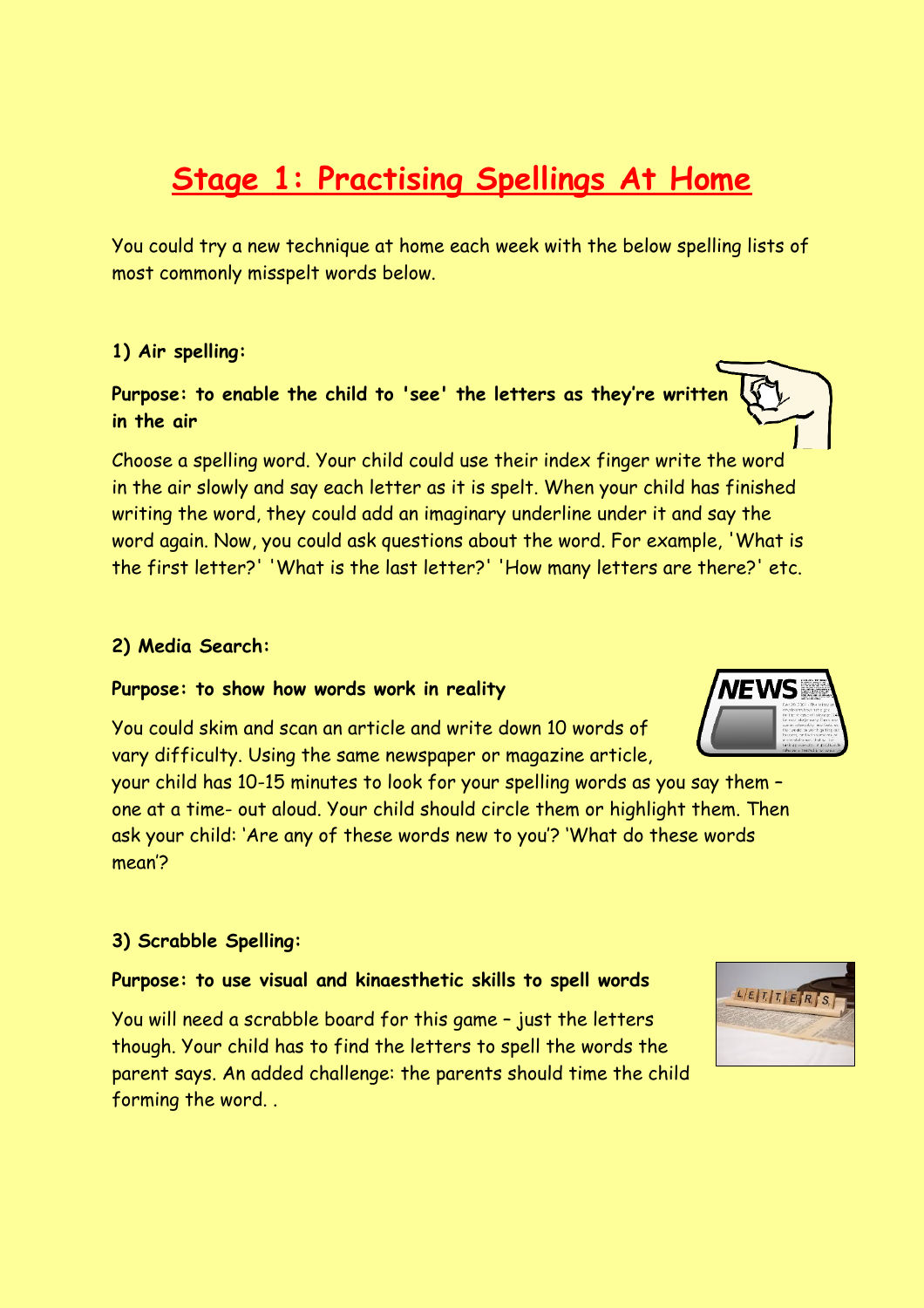# **4) Pyramid Power:**

# **Purpose: to learn to categorise words and see that not all words are equal**

You would need a list of 10-15 words. The child is then required to sort the words into a list from easiest to hardest. The child should write the easiest word at the top of the page. Then write the next easiest word underneath the first word but to the left hand side and the following word also underneath the first word but on the right hand side. Continue in this fashion as the child's goal is to slowly shape the words into a pyramid.



# **5) Ransom Note:**

**Purpose: to teach the child to sort letters into their sound combinations (phonics)** 

You could create a ransom note of no more than 5 words. Then cut up only three of the words from the ransom note – make sure you cut up each individual letter of the three words.

# **6) Spell It With Beans:**

#### **Purpose: to use visual and kinaesthetic skills to spell words**

You could use any dried beans or lentils to spell out words. If the child then glues them onto separate pieces of card then they've made their own set of flash cards to practice from in a future test.

#### **7) ABC Order:**

# **Purpose: to teach the child to sort letters into their sound combinations (phonics)**

The parent should ask their child to spell words out in alphabetical order. An added challenge: the child should then write the words in reverse alphabetical order.





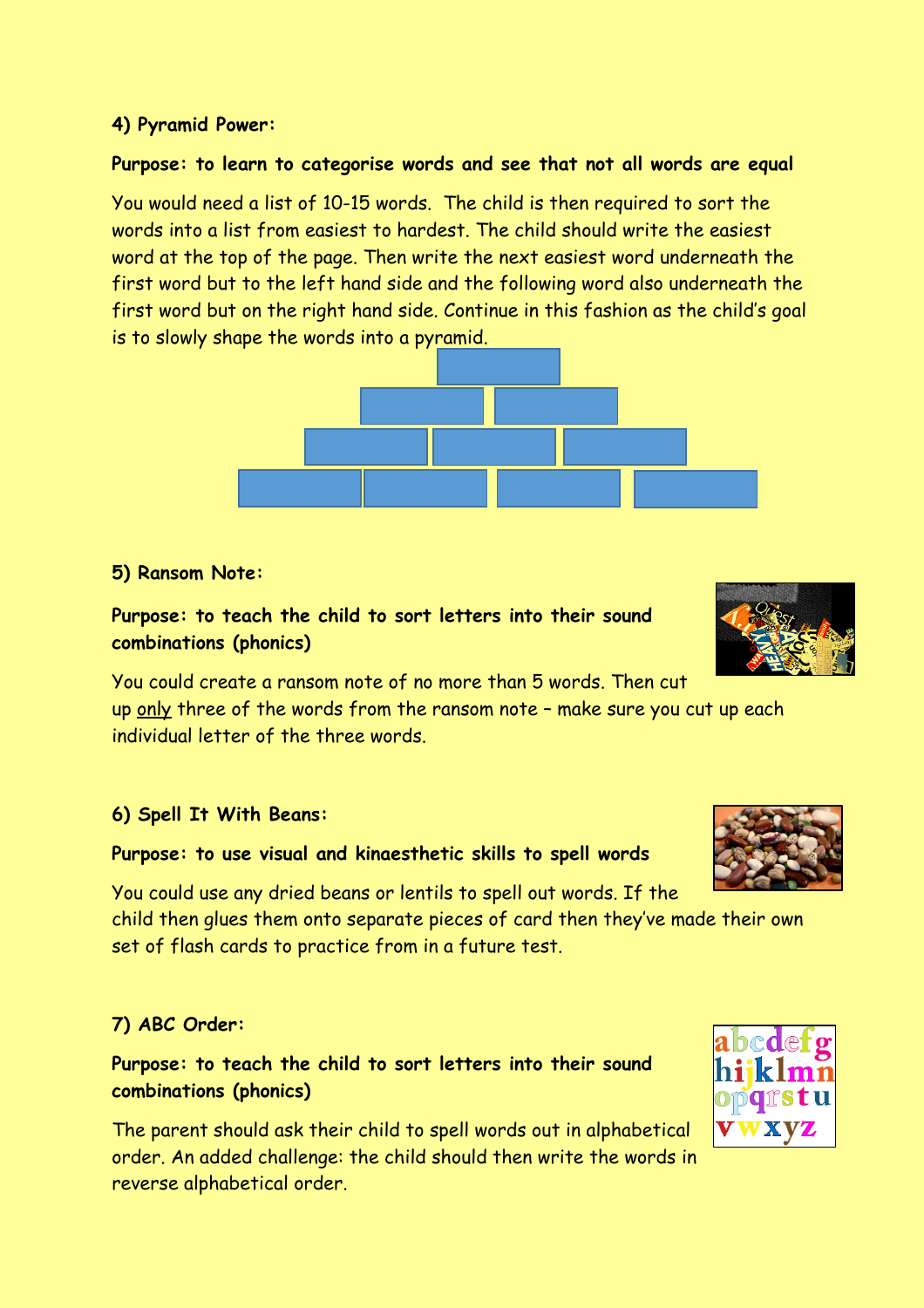# **Stage 2: Once the spelling words have been learnt successfully**

# **1) Story Time:**

Encourage the child to write a short story using a selection of 30 or more words their child has learnt to spell. Added challenge: now it's time to teach them to check their punctuation!

# **2) Simple Sentence:**

The parent should ask the child to write a sentence for each of the words. Remember each sentence must start with a capital letter and end with a full stop.

# **3) Colourful Words:**

The child should use two different coloured pens to write out 15 of their newly learnt words. One colour should be used to write the consonants and a different colour should be used to write the vowels. This is also a good task for learning the role of letters and the sounds of the vowels (phonics).

#### **4) Be ambidextrous:**

The parent can challenge their child to learn to write with both hands. Firstly, the child should swap their pen into the hand that they don't normally write with. Then, the child should try writing out their newly learnt words with the opposite hand.

# **5) Secret Agent:**

The child should write out the alphabet, then give each letter a different number from 1 to 26. ( $a = 1$ ,  $b = 2$ ,  $c = 3$  etc.) Now they should be encouraged to spell out their words in secret code and ask the parent to unravel the mystery.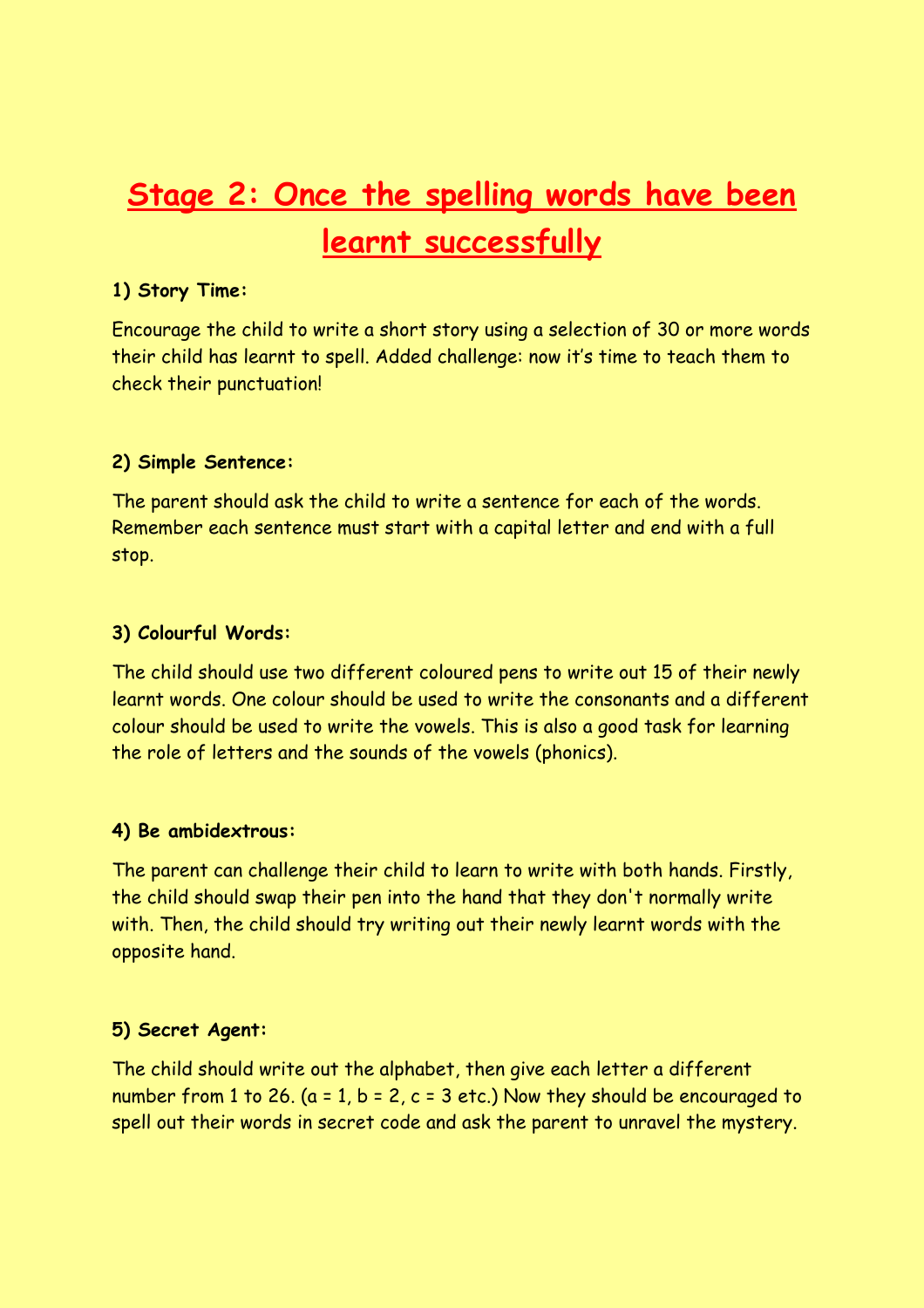## **6) Missing Letters:**

# **Note: this works best with words that have 5 or more letters.**

The parent should write out one of the newly learnt words several times on piece of paper, but each time they have to miss out a letter or two. Then the child has to fill in the missing letters. After the parent has checked them all, try it again with another word.

# **7) Listen Carefully:**

The parent spells out one of the child's newly acquired word and the child then has to say what the word is that the parent has spelt out.

# **Stage 3: Get creative!**

**Try Spell – a – doodle!** 

- **1.** The child selects 20 words from the series of spelling tests they've taken at home
- **2.** The child has to choose a shape or object they like
- **3.** Each of the 20 words is then used to create the picture.
- **4.** For example, a picture of a dog would have the outline of the dog formed with spelling words.

# **Commonly misspelled words that could be used in your spelling tests**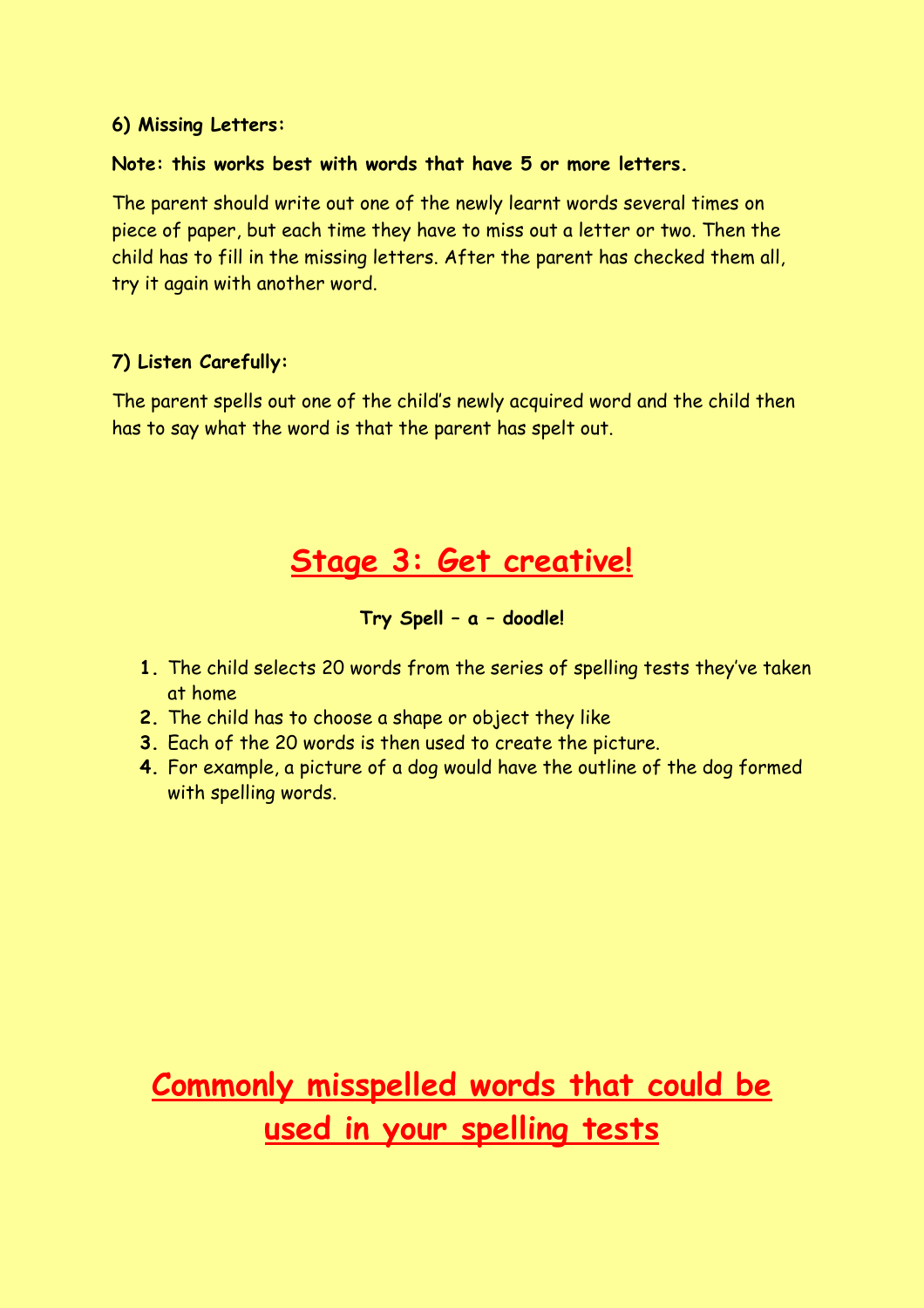A……..Accommodation/ actually/ alcohol/ although/ analyse/analysis/ argument/ assessment /atmosphere/ audible /audience/ autumn

B…….beautiful/ beginning/ believe /beneath /buried /business /

C……caught /chocolate/ climb /column /concentration/ conclusion conscience /conscious/ consequence/ continuous/ creation /daughter

D……decide/decision/ definite/ design/ development/ diamond /diary disappear/disappoint

E……..embarrass /energy /engagement /enquire / environment/ evaluation/evidence/ explanation

F…….February/ fierce /forty /fulfil/ furthermore /guard / happened/health/ height

I…..imaginary/ improvise/ industrial/ interesting/ interrupt/ issue

J…..jealous

K…..knowledge

L……listening/ lonely/ lovely

M……marriage/ material/ meanwhile/miscellaneous/ mischief/ modern/ moreover/ murmur

N……necessary /nervous

O……original/outrageous

P……..parallel /participation/ pattern /peaceful /people/ performance/permanent persuade/persuasion/ physical/possession potential/preparation/ prioritise /process/ proportion/ proposition

Q……questionnaire /queue /reaction